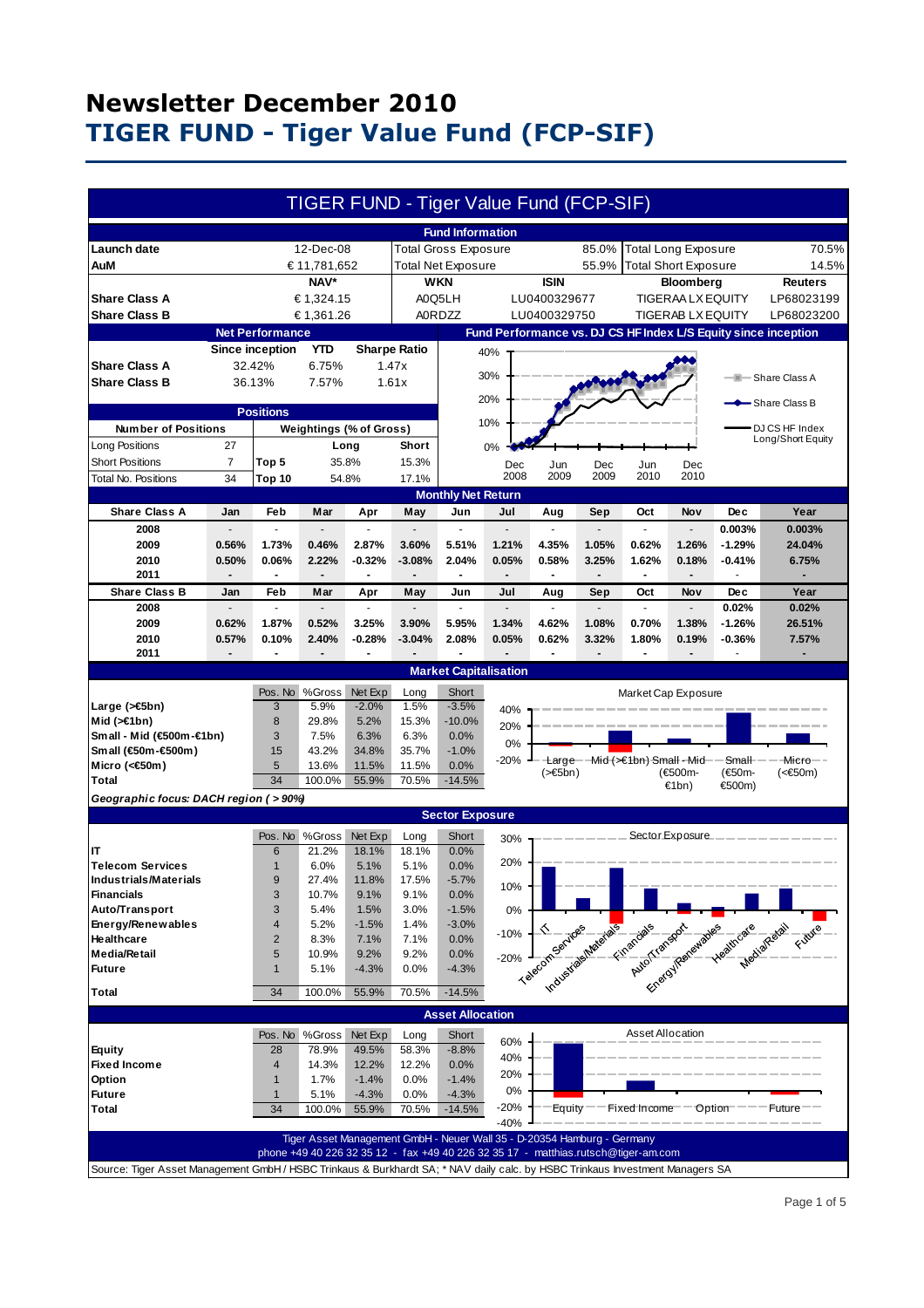## **Tiger Value Fund – December 2010**

## **O Returns: Down 0.41% (class A)/0.36% (class B)**

 In December the Tiger Value Fund had a negative net return of 0.41% for share class A and 0.36% for share class B, making a cumulative positive net return of  $+6.75\% / +7.57\%$  for 2010 and an annualized rate of return of  $+15.07\% / +16.67\%$  since inception (share class A/B).

## **O Commentary: Suffering due to low exposure and special situations**

During December the fund suffered from the fairly low net exposure of  $\langle 40\% \rangle$  and  $\langle 30\% \rangle$  beta adjusted as equity markets rallied in the beginning of the month. Also the sell-off of some small cap positions affected the performance negatively. Until month end we increased our net exposure to 56% (46% beta adjusted) as we re-positioned the fund mainly by adding new positions and scaling back into former positions at lower levels.

With our Sharpe Ratio of 1.61 (class B) and 1.47 (class A) we are ranked no. 58 and 65 out of 1,575 long/short equity hedge funds worldwide at www.hedgefund.net.

In December our strongest contributors Freenet, Kontron and Volta Finance added +189bp, while our long positions Francotyp-Postalia, Arques Industries and Mistral Media cost us 256bp. At Francotyp-Postalia the private equity firm Quadriga sold its  $> 25\%$  stake at a discount to institutional investors putting some pressure on the stock. Additionally, stock prices of Arques and Mistral tumbled as some larger investors desperately wanted to get out by year end. The MDAX Future hedge and single shorts cost us another -56bp.

## **O Discussion: Arques Industries AG = Gigaset AG – hidden value**

Arques Industries AG (AQU,  $\epsilon$ 3.7), a former restructuring private equity company, is in the process of selling its remaining assets with exception of its telecommunications equipment company Gigaset which was bought from Siemens in 2008. Peter Löw the former CEO of AQU who stepped down and sold his stake in 2007 repurchased nearly 5% of AQU in 2010. As the head of supervisory board Löw replaced the management team of AQU by an interims manager and initiated the new business strategy and to rename the company Gigaset AG. We would expect the company to hire a new "strong" CEO with telecommunication background and to acquire at least one additional asset to further strengthen its competitive position in telecommunication equipment. With >50% of German households owning a Gigaset cordless phone the company is already the market leader in Germany and top 5 worldwide.

On our numbers the company trades at a fairly low EV/EBITDA < 2.5x and PER < 5x 2011e. The company's valuation looks extremely undemanding given its leading market position and high FCF yield >15%. We expect the gap between our intrinsic value and market value to narrow once the positive catalysts kick in. A potential new high profile CEO, a successful sale of the remaining two portfolio holdings and inclusion of Gigaset AG in the SDAX index should result in additional investor interest.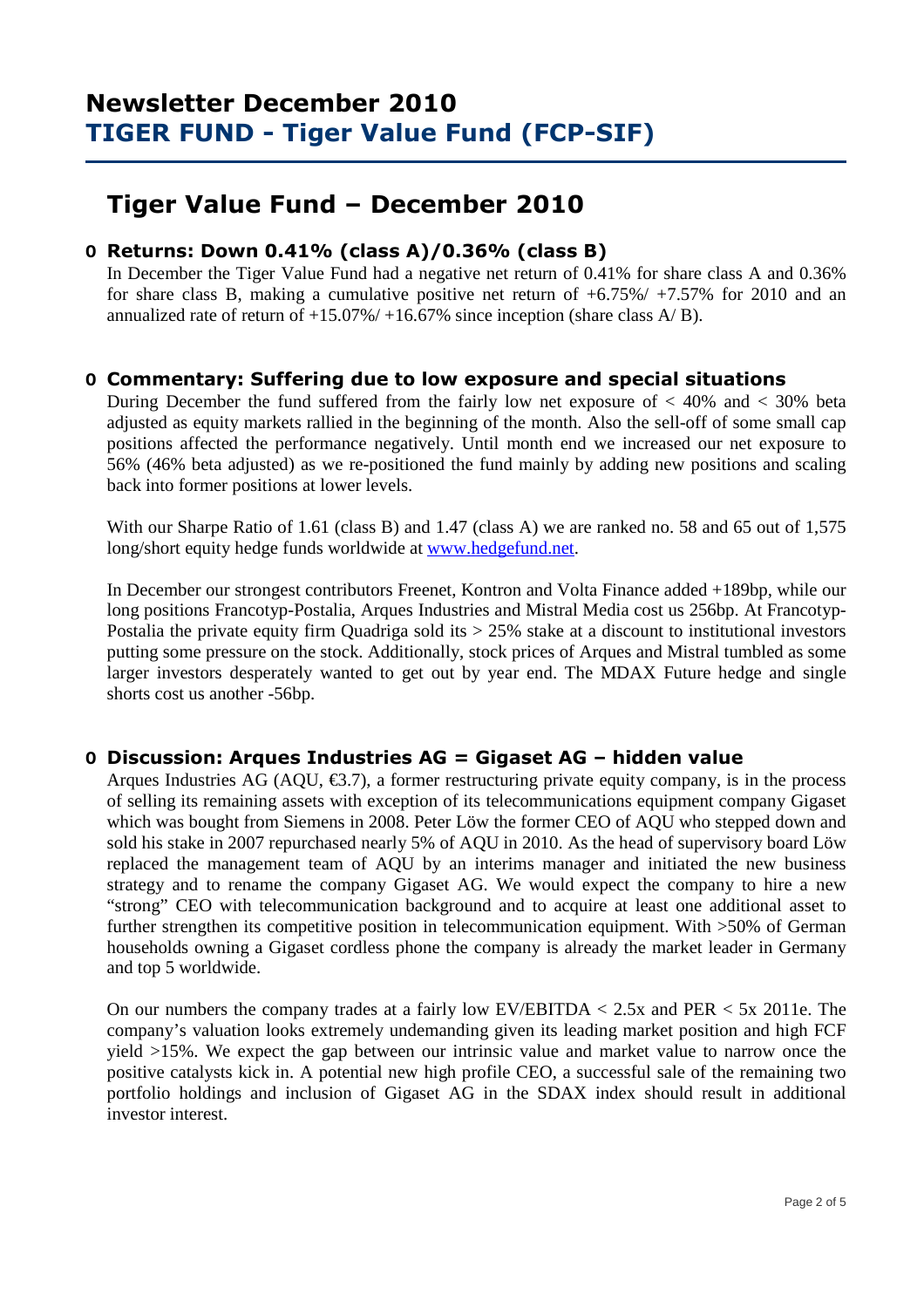### **o Outlook: High dividend and tech stocks preferred; New Sub-Advisor**

Although equity trading multiples are historically still attractive and corporate balance sheets are also in good shape allowing for re-leveraging to support growth, equity markets will continue to be affected by ongoing European sovereign default risks, further quantitative easing in Europe and the US and inflationary fears.

Following two strong years in bonds we may see a renaissance of equities particularly high dividend and technology stocks. After the strong performance of cyclical stocks in 2010 we would expect investors to re-allocate funds into stable cash flow generating businesses especially those companies who are paying high dividends. The second major theme should be technology stocks as corporates need to invest in technology to improve productivity and deliver growth. Tech stocks lagged in 2010 and we expect this trend to reverse in 2011 as sentiment and momentum continue to improve. At the same time we are intensifying our research on the short side and will probably reduce our net exposure already in Q1 2011.

Furthermore, we have the great pleasure to announce our new strategic partner: PHZ Privat- und Handelsbank Zürich AG has become the Sub-Advisor to the Tiger Value Fund strengthening our expertise in trading and research as well as our investor relations and risk management capabilities. The PHZ Privat- und Handelsbank Zürich AG is an independent Swiss bank offering Private Banking and Trading & Sales with focus on Switzerland and Western Europe. We already have a strong relationship to most of the team members for many years and look forward to intensify our relationship under the new set up.

We are very pleased with our new subscriptions which lifted the Tiger Value Fund assets to nearly  $\epsilon$ 13m at the beginning of January. Our next subscription deadline for the Tiger Value Fund is 24 January 2011 at 5pm.

Should you have any questions regarding the fund, how to invest in the fund or anything else please feel free to contact us via phone at +49(0)402263235-12 or e-mail at matthias.rutsch@tiger-am.com.

Finally, we would like to thank you for your continuing support.

## *The Tiger Value Fund Desk, 18th January 2011.*

 *Matthias Rutsch Marc Schädler*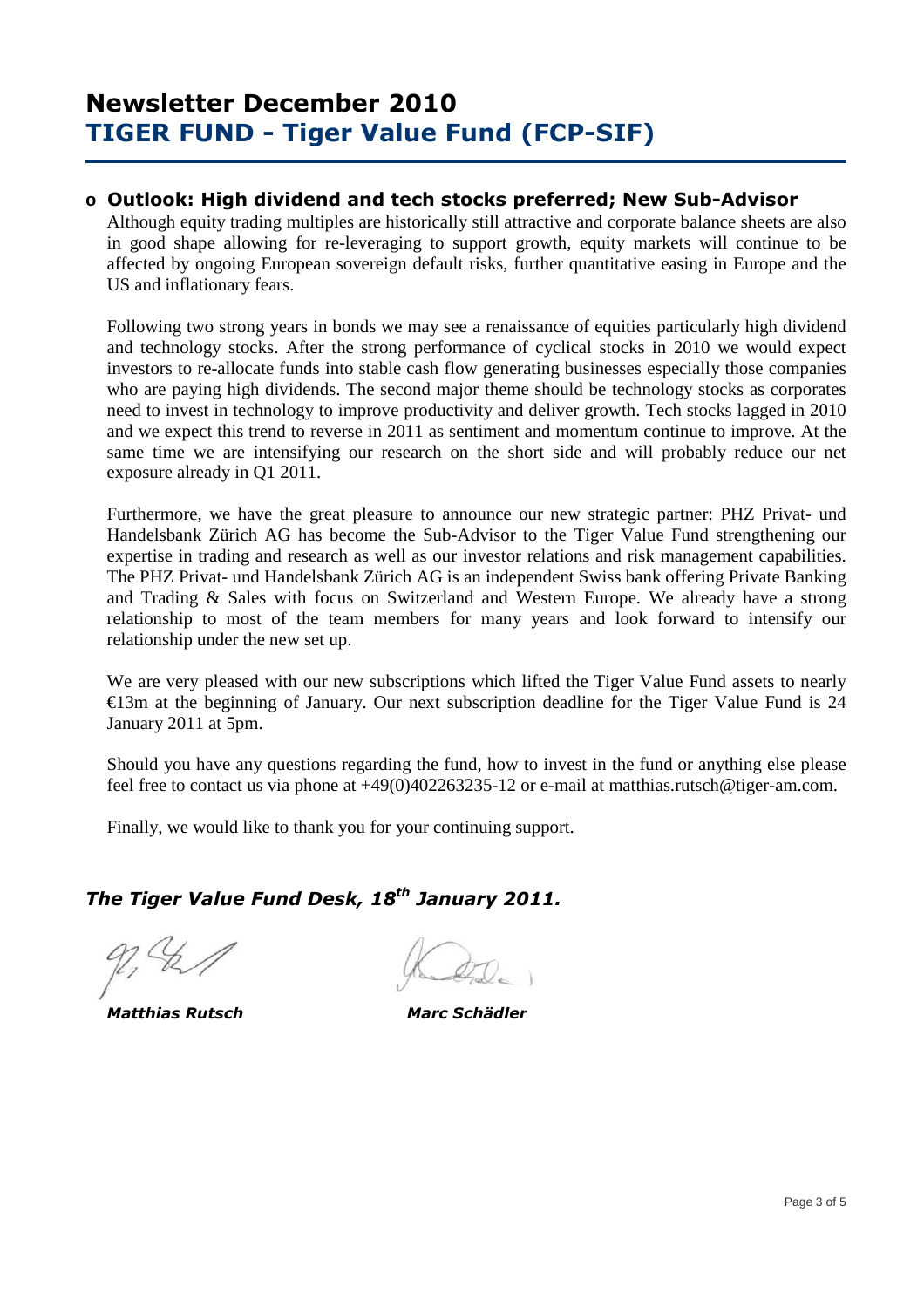### **Objectives**

The objective is to identify undervalued companies with external catalysts and/or initiate pro-active measures to create shareholder value. The fund aims for a 5 year return of 10-15% p.a. with strong focus on capital preservation.

### **Investment Strategy**

The Investment Advisor is a fundamental long-short equity stock-picker. The fund seeks undervalued small and midcap companies where a number of issues, which in our opinion can be improved, are sub-optimizing the company's public market value. For each position we perform a detailed research process including a 360 degree research approach and 10 point scoring system.

The managers foresee a direct dialog with the company as well as with other shareholders to support management to initiate value creating measures. Their partner network i.e. other shareholders, consultants, sector experts, media etc. will help to impact positive change.

The fund intends to engage in 15-30 long investments with a target net long exposure of around 50%. The geographic focus is likely to be Germany, Switzerland and Austria.

| <b>Fund Information</b>   |                               | <b>Fee Structure and Risk Management</b> |                           |  |  |  |  |
|---------------------------|-------------------------------|------------------------------------------|---------------------------|--|--|--|--|
| Currency                  | <b>EUR</b>                    | Admin/Custodian Fee                      | Up to 0.49%               |  |  |  |  |
| Legal Entity              | <b>FCP-SIF</b>                | Advisory (Mgmt) Fee                      |                           |  |  |  |  |
| <b>Fund Domicile</b>      | Luxembourg                    | Share Class A                            | 2.0%                      |  |  |  |  |
| <b>Fund Structure</b>     | Open-ended multi-class        | Share Class B                            | 1.5%                      |  |  |  |  |
| Style mandate             | Long/Short and Value Activist | Performance Fee                          |                           |  |  |  |  |
| <b>Investment Minimum</b> |                               | Share Class A                            | 20%                       |  |  |  |  |
| Share Class A             | € 125,000                     | Share Class B                            | 15%                       |  |  |  |  |
| Share Class B             | € 5,000,000                   | Hurdle Rate                              | None                      |  |  |  |  |
| Sub. Frequency            | Monthly                       | Highwater Mark                           | Yes.                      |  |  |  |  |
| Red. Frequency            | Monthly                       | Eligible Investors                       | See Issue Document        |  |  |  |  |
| <b>Redemption Notice</b>  |                               | Leverage                                 | Maximum 200% of NAV       |  |  |  |  |
| Share Class A             | 3 months                      | Fund Benchmark                           | DJ CS HF Index L/S Equity |  |  |  |  |
| Share Class B             | 6 months                      |                                          |                           |  |  |  |  |

### **Fund Advisor Details and Service Providers**

| <b>Investment Advisor</b> | Tiger Asset Management GmbH; Neuer Wall 35; D-20354 Hamburg        |
|---------------------------|--------------------------------------------------------------------|
| <b>Contact</b>            | Matthias Rutsch, +49 40 226 32 35 12, matthias.rutsch@tiger-am.com |
| <b>Sub-Advisor</b>        | PHZ Privat- und Handelsbank Zürich AG                              |
| <b>Management Company</b> | Alceda Fund Management SA                                          |
| <b>Prime Broker</b>       | <b>HSBC Trinkaus &amp; Burkhardt AG</b>                            |
| <b>Administrator</b>      | <b>HSBC Trinkaus Investment Managers SA</b>                        |
| <b>Custodian</b>          | HSBC Trinkaus & Burkhardt (Int) SA                                 |
| <b>Auditor</b>            | PriceWaterhouseCoopers                                             |